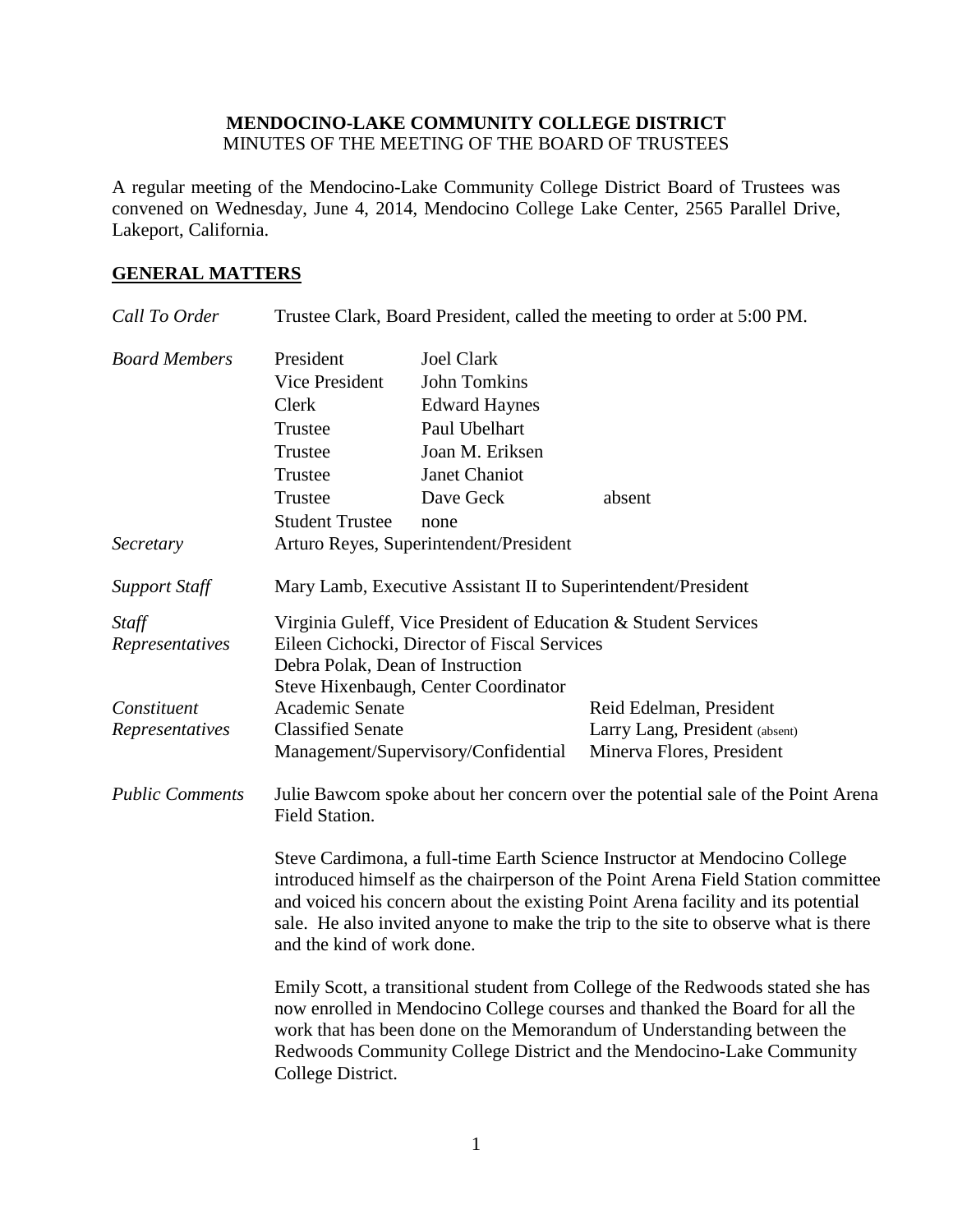| Presentation:<br>Time Certain Item | Trust for Public Land and the Bureau of Land Management representatives<br>Markley Bavinger and Rich Burns presented an overview of the proposed<br>purchase of the Point Arena Field Station property. The presentation covered<br>their interest in the college property and the various costs involved with the<br>purchase including the funding which would be necessary to remove the<br>buildings currently located on the property. It was also mentioned that fair<br>market value would be paid for the property, which includes the value of the<br>buildings, and would be determined at the time of purchase. The College would<br>be required to remove what buildings the National Monument would not be able<br>to manage, and would receive the funds to do that work within the purchase<br>price. While the property would be closed to public vehicle traffic if it became<br>part of the National Monument, Mendocino College could continue to have<br>access through an easement as part of a Memorandum of Understanding between<br>the Bureau of Land Management and Mendocino College. When asked, the<br>representatives stated they are currently working with several different groups<br>regarding the cultural history of the area. TPL/BLM stated their timeline is to<br>enter into an option agreement as soon as possible with completion of the<br>acquisition in the winter of 2014/15. |
|------------------------------------|------------------------------------------------------------------------------------------------------------------------------------------------------------------------------------------------------------------------------------------------------------------------------------------------------------------------------------------------------------------------------------------------------------------------------------------------------------------------------------------------------------------------------------------------------------------------------------------------------------------------------------------------------------------------------------------------------------------------------------------------------------------------------------------------------------------------------------------------------------------------------------------------------------------------------------------------------------------------------------------------------------------------------------------------------------------------------------------------------------------------------------------------------------------------------------------------------------------------------------------------------------------------------------------------------------------------------------------------------------------------------------------------------------------------------|
| Agenda Approval                    | Trustee Tompkins requested item 4.2 – District Order of Priorities for Five-Year<br>Capital Outlay Plan, 2015-2019 to be moved to the regular agenda.                                                                                                                                                                                                                                                                                                                                                                                                                                                                                                                                                                                                                                                                                                                                                                                                                                                                                                                                                                                                                                                                                                                                                                                                                                                                        |
|                                    | M/S/C (Haynes/Tompkins) to approve the amended agenda. The matter was<br>approved 6-0 with the absence of Trustee Geck.                                                                                                                                                                                                                                                                                                                                                                                                                                                                                                                                                                                                                                                                                                                                                                                                                                                                                                                                                                                                                                                                                                                                                                                                                                                                                                      |
| Minutes/Approval                   | M/S/C (Tomkins/Chaniot) To approve the minutes of the regular meeting held<br>on May 7, 2014 as amended $\&$ the Special meeting held on May 7, 2014 as<br>submitted. The amendment to the regular meeting minutes being a correction to<br>the second line item in the Board Priorities 2014-15. It should read "and<br>assessment using shared governance and maintain"                                                                                                                                                                                                                                                                                                                                                                                                                                                                                                                                                                                                                                                                                                                                                                                                                                                                                                                                                                                                                                                    |
|                                    | <b>PRESIDENT'S REPORT</b>                                                                                                                                                                                                                                                                                                                                                                                                                                                                                                                                                                                                                                                                                                                                                                                                                                                                                                                                                                                                                                                                                                                                                                                                                                                                                                                                                                                                    |
|                                    | A written report was submitted by Superintendent/President Reyes. The<br>following was offered in addition:                                                                                                                                                                                                                                                                                                                                                                                                                                                                                                                                                                                                                                                                                                                                                                                                                                                                                                                                                                                                                                                                                                                                                                                                                                                                                                                  |
|                                    | • Commencement – thank you to the Board for their participation in the<br>ceremony.                                                                                                                                                                                                                                                                                                                                                                                                                                                                                                                                                                                                                                                                                                                                                                                                                                                                                                                                                                                                                                                                                                                                                                                                                                                                                                                                          |
|                                    | Thanks to Dean Sue Goff and Director Minerva Flores for their work on the                                                                                                                                                                                                                                                                                                                                                                                                                                                                                                                                                                                                                                                                                                                                                                                                                                                                                                                                                                                                                                                                                                                                                                                                                                                                                                                                                    |
|                                    | various grant applications.<br>Marketing efforts to aid in garnering additional enrollments seem to be<br>$\bullet$<br>working. Thank you to Center Coordinator Hixenbaugh for all of his help<br>in this area.                                                                                                                                                                                                                                                                                                                                                                                                                                                                                                                                                                                                                                                                                                                                                                                                                                                                                                                                                                                                                                                                                                                                                                                                              |
|                                    | Enrollments for the summer and fall semesters are looking very strong. Our<br>efficiency numbers are greatly improved over last summer.                                                                                                                                                                                                                                                                                                                                                                                                                                                                                                                                                                                                                                                                                                                                                                                                                                                                                                                                                                                                                                                                                                                                                                                                                                                                                      |
|                                    | <b>CONSENT AGENDA</b><br>M/S/C (Haynes/Eriksen) RESOLVED, That the Mendocino-Lake Community                                                                                                                                                                                                                                                                                                                                                                                                                                                                                                                                                                                                                                                                                                                                                                                                                                                                                                                                                                                                                                                                                                                                                                                                                                                                                                                                  |
|                                    |                                                                                                                                                                                                                                                                                                                                                                                                                                                                                                                                                                                                                                                                                                                                                                                                                                                                                                                                                                                                                                                                                                                                                                                                                                                                                                                                                                                                                              |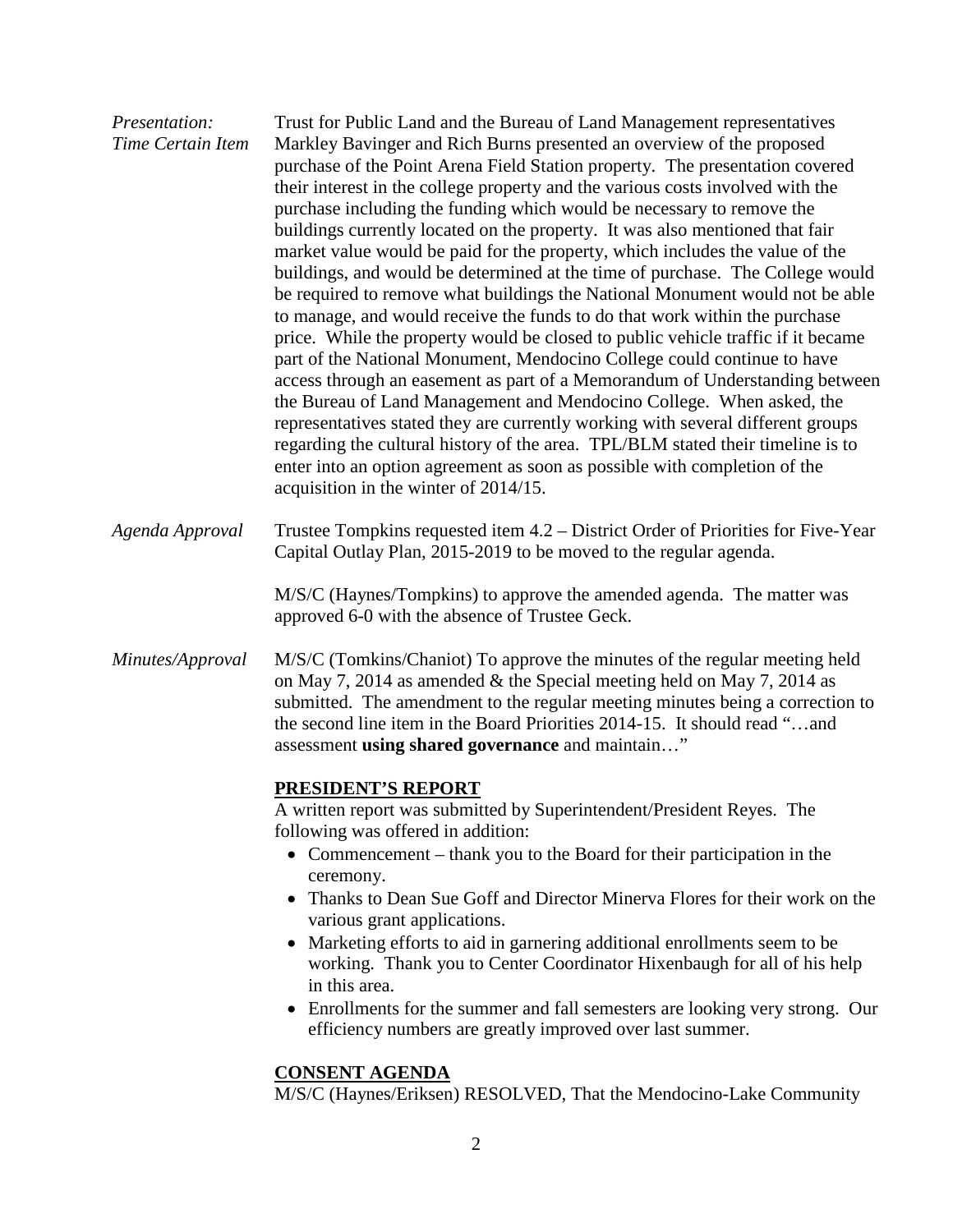|                                                               | College District Board of Trustees does hereby approve the Consent Agenda as<br>amended. The matter was approved 6-0 with the absence of Trustee Geck.                                                                         |
|---------------------------------------------------------------|--------------------------------------------------------------------------------------------------------------------------------------------------------------------------------------------------------------------------------|
|                                                               | Items with an asterisk * were approved by one motion as the Consent Agenda.                                                                                                                                                    |
| $Employment -$<br>Short-Term<br><b>Employees</b>              | <b>Personnel</b><br>*RESOLVED, That the Mendocino-Lake Community College District Board of<br>Trustees does hereby ratify the employment of the Short-Term Employees as<br>submitted and presented at the meeting.             |
| $Employment -$<br>Part-Time Faculty                           | *RESOLVED, That the Mendocino-Lake Community College District Board of<br>Trustees does hereby approve the employment of the Part-time faculty as<br>submitted and presented at the meeting.                                   |
| Volunteers                                                    | *RESOLVED, That the Mendocino-Lake Community College District Board of<br>Trustees does hereby approve the list of Volunteers as submitted and presented<br>at the meeting.                                                    |
| $Employment -$<br>Football Coach &<br>Women's Golf<br>Coach   | *RESOLVED, That the Mendocino-Lake Community College District Board of<br>Trustees does hereby approve the employment the Football coach and Women's<br>Golf coach as submitted and presented at the meeting.                  |
| $Employment -$<br>Tenure-Track<br>Faculty                     | *RESOLVED, That the Mendocino-Lake Community College District Board of<br>Trustees does hereby approve the employment of the Tenure-track faculty as<br>submitted and presented at the meeting.                                |
| Faculty Contract -<br>Categorically-<br>Funded                | *RESOLVED, That the Mendocino-Lake Community College District Board of<br>Trustees does hereby approve a non-tenure-track, categorically-funded contract<br>as submitted and presented at the meeting.                         |
| $Employment -$<br>Management/Supe<br>rvisory/Confidenti<br>al | *RESOLVED, That the Mendocino-Lake Community College District Board of<br>Trustees does hereby approve the employment of the<br>Management/Supervisory/Confidential positions as submitted and presented at<br>the meeting.    |
| $Promotion -$<br>Educational<br>Administrator                 | *RESOLVED, That the Mendocino-Lake Community College District Board of<br>Trustees does hereby approve the Educational Administrator contract as<br>submitted and presented at the meeting.                                    |
| Resignations                                                  | *RESOLVED, That the Mendocino-Lake Community College District Board of<br>Trustees does hereby accept the resignation of Mary (Tola) Levison, Karen<br>Wilson, and Guillermo Garcia as submitted and presented at the meeting. |
| Retirements                                                   | *RESOLVED, That the Mendocino-Lake Community College District Board of<br>Trustees does hereby accept the retirement of Larry Perryman and Jacqueline K.                                                                       |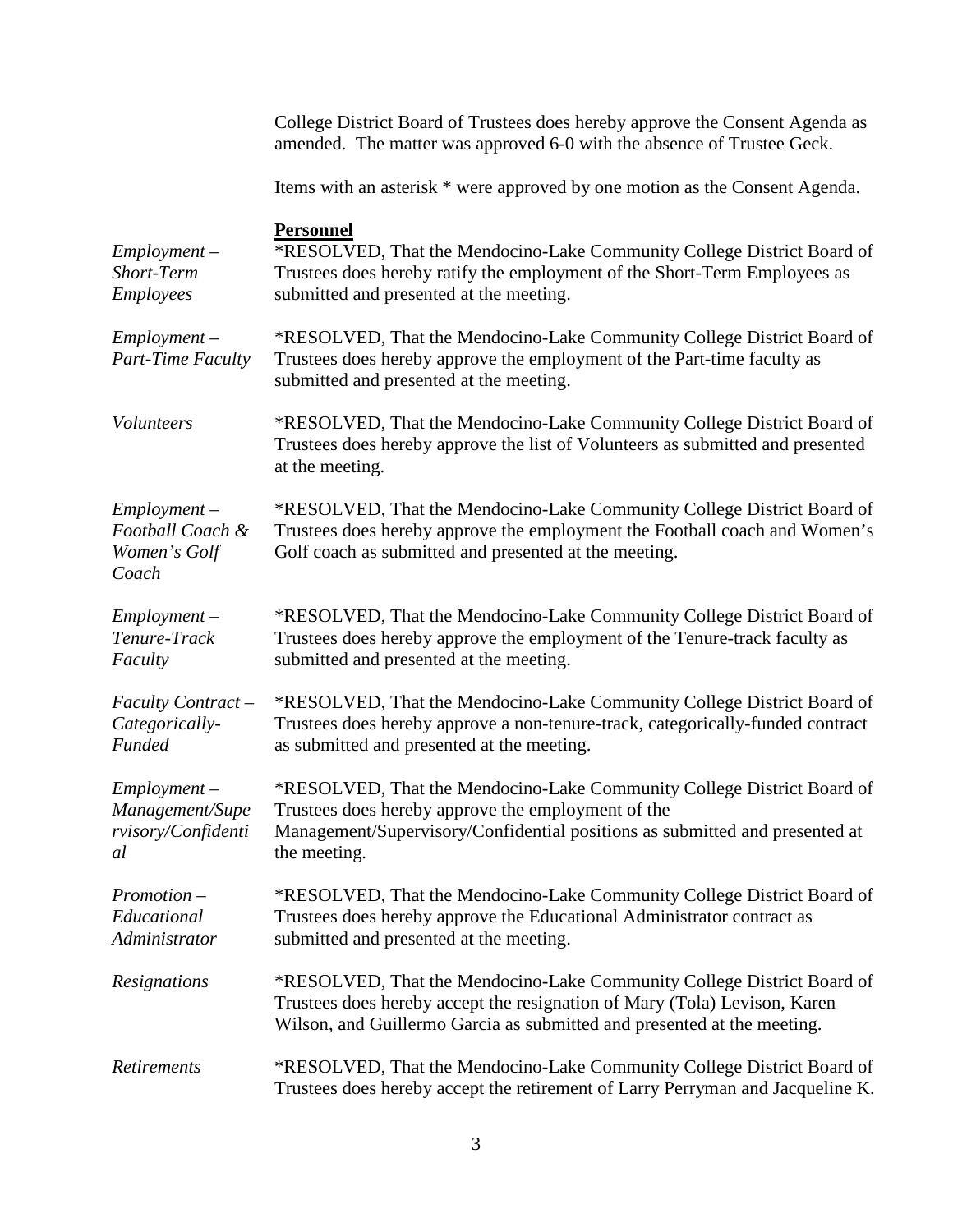Bradley as submitted and presented at the meeting.

# **Other Items**

| Fiscal Report as of<br>April 30, 2014                                                                      | *RESOLVED, That the Mendocino-Lake Community College District Board of<br>Trustees does hereby accept the fiscal report as submitted.                                                                                                                                                                                                                                                                                |
|------------------------------------------------------------------------------------------------------------|----------------------------------------------------------------------------------------------------------------------------------------------------------------------------------------------------------------------------------------------------------------------------------------------------------------------------------------------------------------------------------------------------------------------|
| District Order of<br>Priorities for Five-<br>Year Capital<br>Outlay Plan, 2015-<br>2019                    | <b>ACTION ITEMS</b><br>Trustee Tomkins requested this item to be pulled from the consent agenda. He<br>asked for additional information on how these priorities were determined.<br>Discussion included the process by which we have to inform the State Board of<br>Governors where we would like to spend the funds but ultimately, it is the State<br>Board who dictates on what the funds can actually be spent. |
|                                                                                                            | M/S/C (Tomkins/Hayes) RESOLVED, That the Mendocino-Lake Community<br>College District Board of Trustees does hereby accept the District Order of<br>Priorities for Five-Year Capital Outlay Plan, 2015-2019 as presented. The<br>matter passed 6-0 with the absence of Trustee Geck.                                                                                                                                 |
| 2014-15 Tentative<br><b>Budgets</b>                                                                        | Discussion centered on enrollment targets and efficiency rates as well as several<br>items on the bulleted list which may or may not materialize depending on the<br>outcome of the final State budget. Professional Development became part of the<br>budget last year but could become drastically increased based on requests, etc.                                                                               |
|                                                                                                            | M/S/C (Tomkins/Haynes) RESOLVED, That the Mendocino-Lake Community<br>College District Board of Trustees does hereby adopt the 2014-2015 Tentative<br>Budgets as submitted and presented at the meeting. The matter passed 6-0 with<br>the absence of Trustee Geck.                                                                                                                                                  |
| Designation of<br>District<br>Representative and<br>Alternate for<br>$NCCCSIA-$<br>Resolution 06-14-<br>01 | M/S/C (Haynes/Chaniot) RESOLVED, That the Mendocino-Lake Community<br>College District Board of Trustees does hereby adopt resolution 06-14-01 as<br>submitted and presented at the meeting. The roll call vote reflected Trustees<br>Chaniot, Clark, Eriksen, Haynes, Tomkins, and Ubelhart voting aye with there<br>being no nay or abstention votes cast. Trustee Geck was absent. The matter<br>passed 6-0.      |
| California<br>Community<br>Colleges<br>Baccalaureate-<br>Resolution 06-14-<br>02                           | M/S/C (Eriksen/Chaniot) RESOLVED, That the Mendocino-Lake Community<br>College District Board of Trustees does hereby adopt resolution 06-14-02 as<br>submitted and presented at the meeting. The roll call vote reflected Trustees<br>Chaniot, Clark, Eriksen, Haynes, Tomkins, and Ubelhart voting aye with there<br>being no nay or abstention votes cast. Trustee Geck was absent. The matter<br>passed 6-0.     |
| Signature<br>Authorization for<br>Vice President of                                                        | M/S/C (Eriksen/Chaniot) RESOLVED, That the Mendocino-Lake Community<br>College District Board of Trustees does hereby adopt resolution 06-14-03 as<br>submitted and presented at the meeting. The roll call vote reflected Trustees                                                                                                                                                                                  |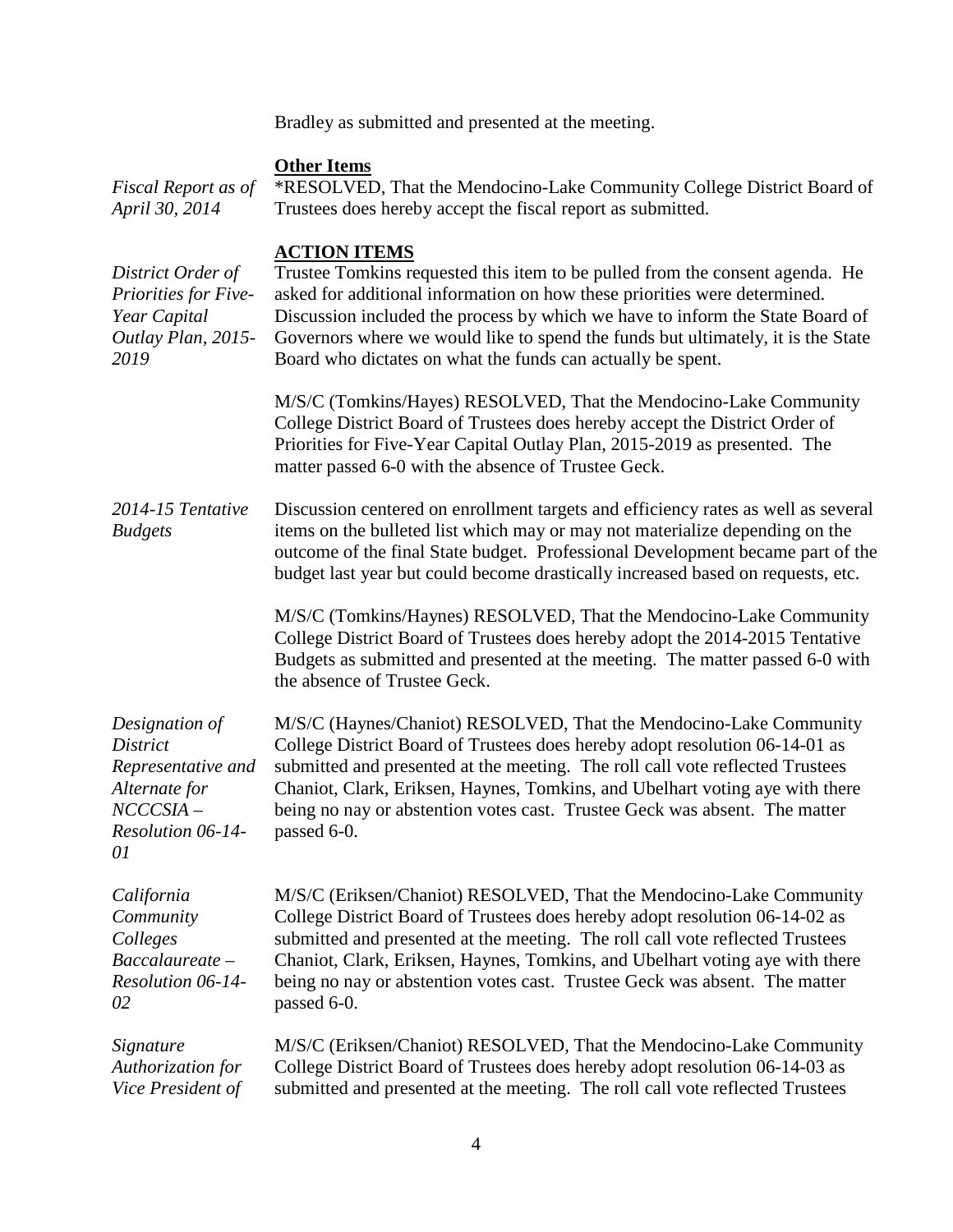*Administrative Services – Resolution 06-14- 03*

Chaniot, Clark, Eriksen, Haynes, Tomkins, and Ubelhart voting aye with there being no nay or abstention votes cast. Trustee Geck was absent. The matter passed 6-0.

#### **INFORMATIONAL ITEM**

This informational item is an update on the status of the Memorandum of Understanding with Redwoods Community College District.

Discussion surrounded where we are in the process and what are our next steps. We continue to work with the representatives from College of the Redwoods on the wording of the Memorandum of Understanding. There is still work to be done in this area. We are also working to secure an agreement with the Redwoods Community College District where we would have their permission to offer courses in various locations within their district during the interim period prior to the finalization of the Memorandum of Understanding.

#### **INFORMATIONAL REPORTS**

A written report was submitted by Virginia Guleff, Vice President of Education and Student Services. The following was offered in addition:

- Enrollment management The Deans and Center Coordinator are looking very closely at the cost of the schedule.
- Any costs incurred in Fort Bragg are not included in this budget.
- Thank you to the Board for recognizing the various initiatives we are currently working on. SSSP is another huge implementation we are working very hard to complete.

| Administrative  | A written report was submitted by Eileen Cichocki, Acting Vice President of                                                       |
|-----------------|-----------------------------------------------------------------------------------------------------------------------------------|
| Services Report | Administrative Services. The following was offered in addition:                                                                   |
|                 | $\blacksquare$<br>the contract of the contract of the contract of the contract of the contract of the contract of the contract of |

• Thank-you to the Board for approving her employment as the new Vice President of Administrative Services. She was also very excited to be able to participate in the commencement ceremony.

A written report was submitted by Katie Fairbairn, Executive Director of the Mendocino College Foundation, Inc. The following was offered in addition:

- We are still in escrow on Parcel 15. She is working with the Vice President to determine how we are going to book the payments.
- There were 4 campus tours offered over the spring semester.
- The Adopt a Fifth Grader program is going very well.
- The Chamber of Commerce is holding an event on campus on June  $6<sup>th</sup>$ .
- The Gala will be held on September  $20<sup>th</sup>$  and there are only 70 tickets still available.
- She is hoping to gain approval to begin a North Coast Friends of Mendocino College group in the fall 2014.

#### *Constituents* A written report was submitted by the Academic Senate President Reid

5

*Draft Memorandum of Understanding – Redwoods Community College District*

*Education and Student Services Report*

**Services Repor** 

*Mendocino College Foundation, Inc.*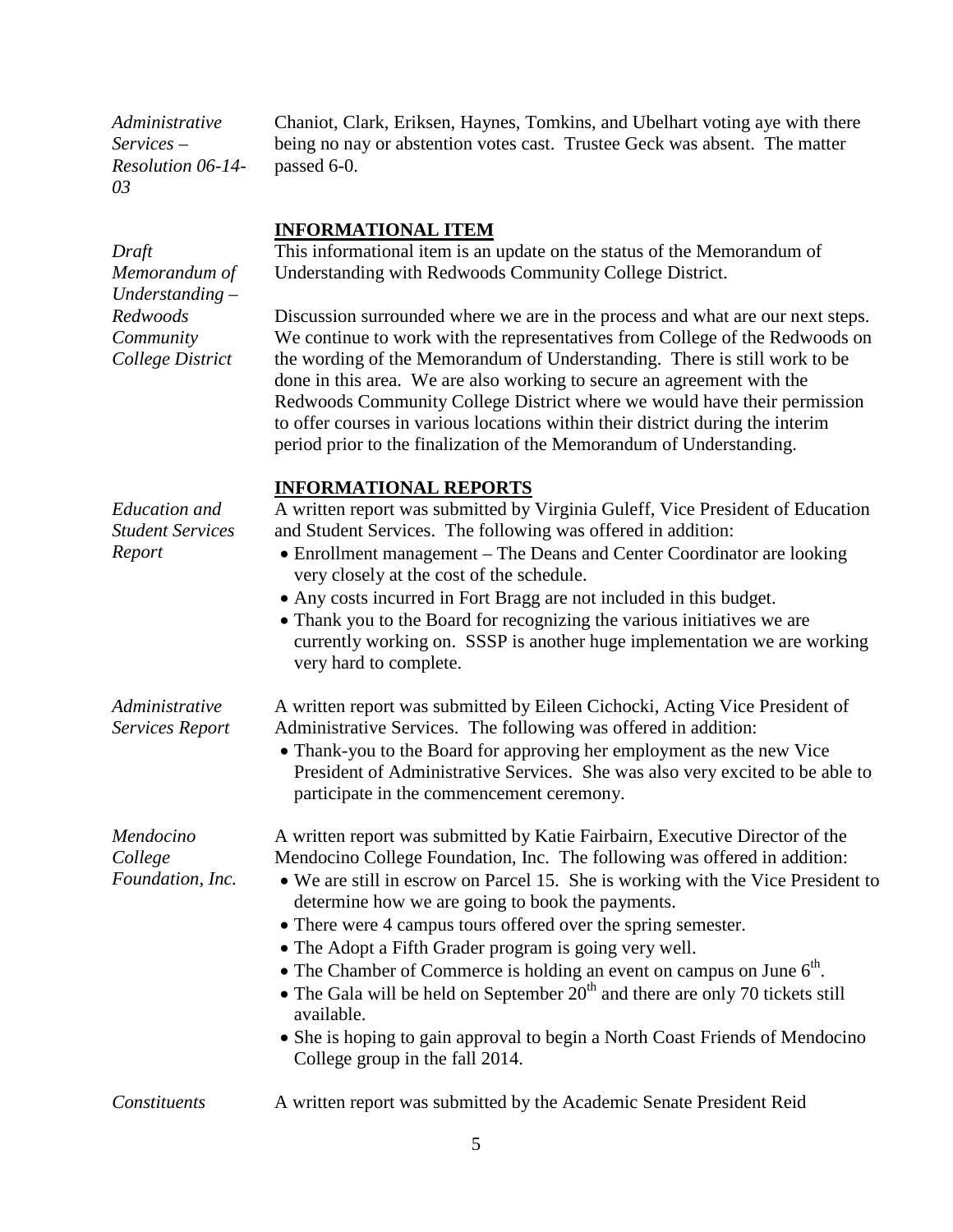| <b>Group Reports</b>                                                               | Edelman. The following was offered in addition:<br>• This is his first time at the Lake Center and is very impressed. It is also his<br>first time attending a Board meeting in his new role as the Academic Senate<br>President.                                                                                                                                                                                                                                                                                                                        |  |  |
|------------------------------------------------------------------------------------|----------------------------------------------------------------------------------------------------------------------------------------------------------------------------------------------------------------------------------------------------------------------------------------------------------------------------------------------------------------------------------------------------------------------------------------------------------------------------------------------------------------------------------------------------------|--|--|
|                                                                                    | The following oral reports were presented at the meeting:                                                                                                                                                                                                                                                                                                                                                                                                                                                                                                |  |  |
|                                                                                    | <u>Management/Supervisory/Confidential:</u><br>Minerva Flores informed the Board she is the new<br>Management/Supervisory/Confidential President and will be representing the<br>group this year.                                                                                                                                                                                                                                                                                                                                                        |  |  |
| <b>Big Picture-</b><br><i>Student</i><br>Achievement<br>Standards and<br>Scorecard | A presentation was made by Minerva Flores, Director of Institutional<br>Effectiveness, Research, and Grants which covered the Student Achievement<br>Standards and Scorecard. The Scorecard data currently represents historical<br>cohorts beginning with 2003-04 and runs through 2007-08. It reflects a four-<br>tiered accountability framework which measures five different metrics and<br>shows how we are doing as an institution. The five metrics include persistence<br>rate; 30 unit rate; remedial progress rate; completion; and CTE rate. |  |  |
|                                                                                    | This information will be used to help with planning and defining what we want<br>to accomplish in the future. It is also used in decision-making for Basic Skills<br>and the new SSSP initiatives as well. This is the same information which was<br>shared with faculty during the in-service presentation in the hope of identifying                                                                                                                                                                                                                   |  |  |

## **TRUSTEE COMMUNICATION**

*Trustee Reports* **Oral report by Trustee Tomkins:** Trustee Tomkins stated he attended the Mendocino College commencement ceremonies.

potential best practices to improve student success measurements.

#### **Oral report by Trustee Chaniot:**

- Spoke with Suzanne Norgard from the Community Foundation who wanted to be sure and thank everyone for all their work on the MOU with Redwoods Community College District.
- Very happy to learn we are part of the group award for the Career Pathways grant.
- Next CCCT meeting will be held on June 21, 2014.

## **Oral report by Trustee Eriksen:**

- Attended the pinning ceremony for the Nursing Department and would like to see a Big Picture presentation from them at a future meeting.
- Attended the Adopt-A-Fifth-Grader presentation at Yokayo School which was very inspiring.
- Attended and presented at the awards ceremony as well as attended